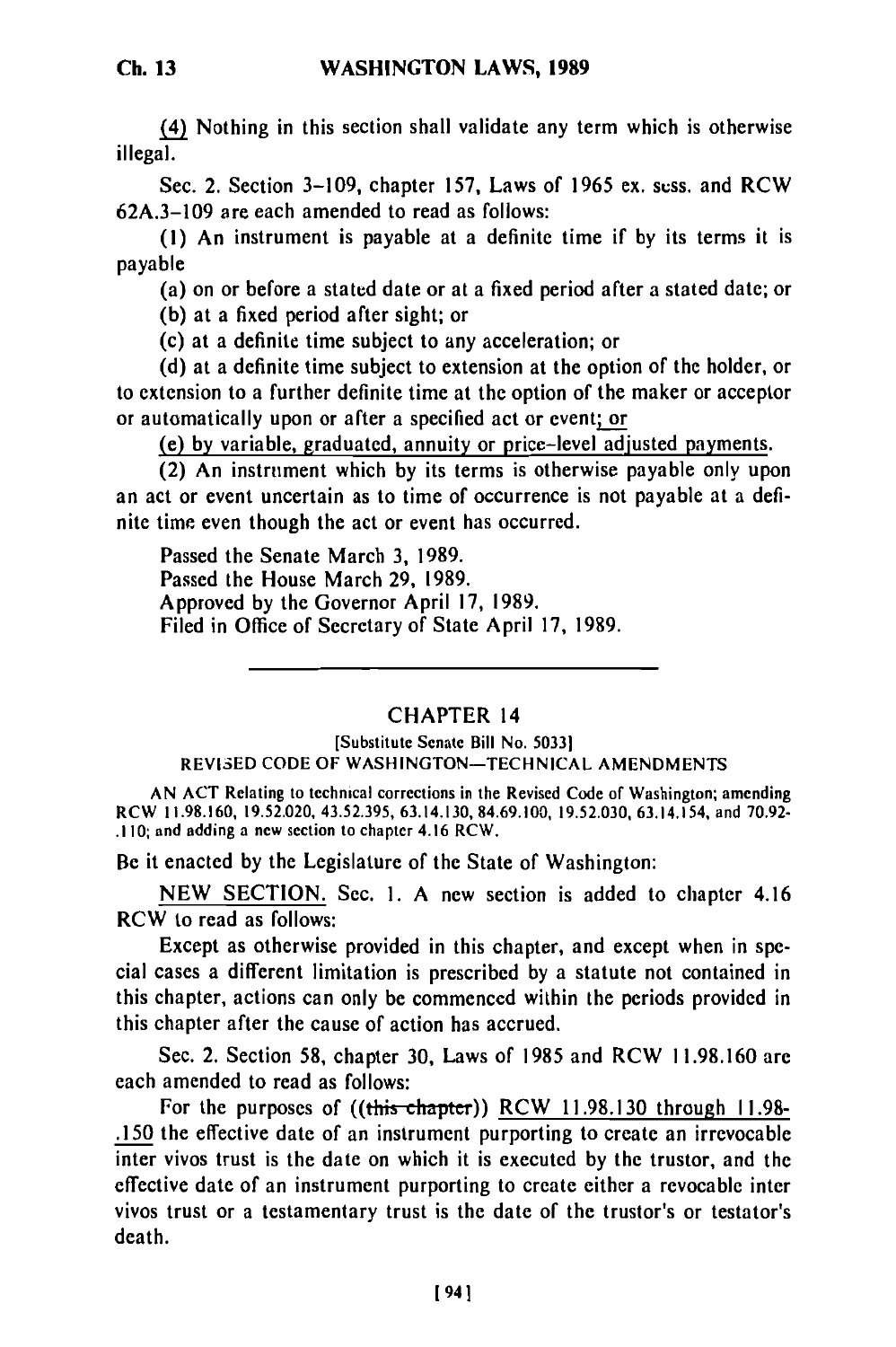Sec. **3.** Section 2, chapter **80,** Laws of **1899** as last amended by section **1,** chapter 224, Laws of 1985 and RCW 19.52.020 are each amended to read as follows:

**(1)** Any rate of interest shall be legal so long as the rate of interest does not exceed the higher of: (a) Twelve percent per annum; or (b) four percentage points above the equivalent coupon issue yield (as published by the Board of Governors of the Federal Reserve ((Bank of San Francisco)) System) of the average bill rate for twenty-six week treasury bills as determined at the first bill market auction conducted during the calendar month immediately preceding the later of (i) the establishment of the interest rate by written agreement of the parties to the contract, or (ii) any adjustment in the interest rate in the case of a written agreement permitting *aa* adjustment in the interest rate. No person shall directly or indirectly take or receive in money, goods, or things in action, or in any other way, any greater interest for the loan or forbearance of any money, goods, or things in action.

(2)(a) In any loan of money in which the funds advanced do not exceed the sum of five hundred dollars, a setup charge may be charged and collected by the lender, and such setup charge shall not be considered interest hereunder.

(b) The setup charge shall not exceed four percent of the amount of funds advanced, or fifteen dollars, whichever is the lesser, except that on loans of under one hundred dollars a minimum not exceeding four dollars may be so charged.

(3) Any loan made pursuant to a commitment to lend at an interest rate permitted at the time the commitment is made shall not be usurious. Credit extended pursuant to an open-end credit agreement upon which interest is computed on the basis of a balance or balances outstanding during a billing cycle shall not be usurious if on any one day during the billing cycle the rate at which interest is charged for the billing cycle is not usurious.

Sec. 4. Section 2, chapter 1, Laws of 1982 and RCW 43.52.395 are each amended to read as follows:

(I) The maximum rate at which an operating agency shall add interest in repaying a member under RCW  $43.52.391$ ( $\frac{25}{100}$  as now or hereafter amended;)) may not exceed the higher of fifteen percent per annum or four percentage points above the equivalent coupon issue yield (as published by the Board of Governors of the Federal Reserve  $((\theta_{\text{rank}} \ \text{of} \ \text{San} \ \text{Francisco}))$ System) of the average bill rate for twenty-six week treasury bills as determined at the first bill market auction conducted during the preceding calendar month.

(2) The maximum rate specified in subsection (I) of this section is applicable to all advances and contributions made by each member to the agency prior to January 21, 1982, and to all renewals of such advances and contributions.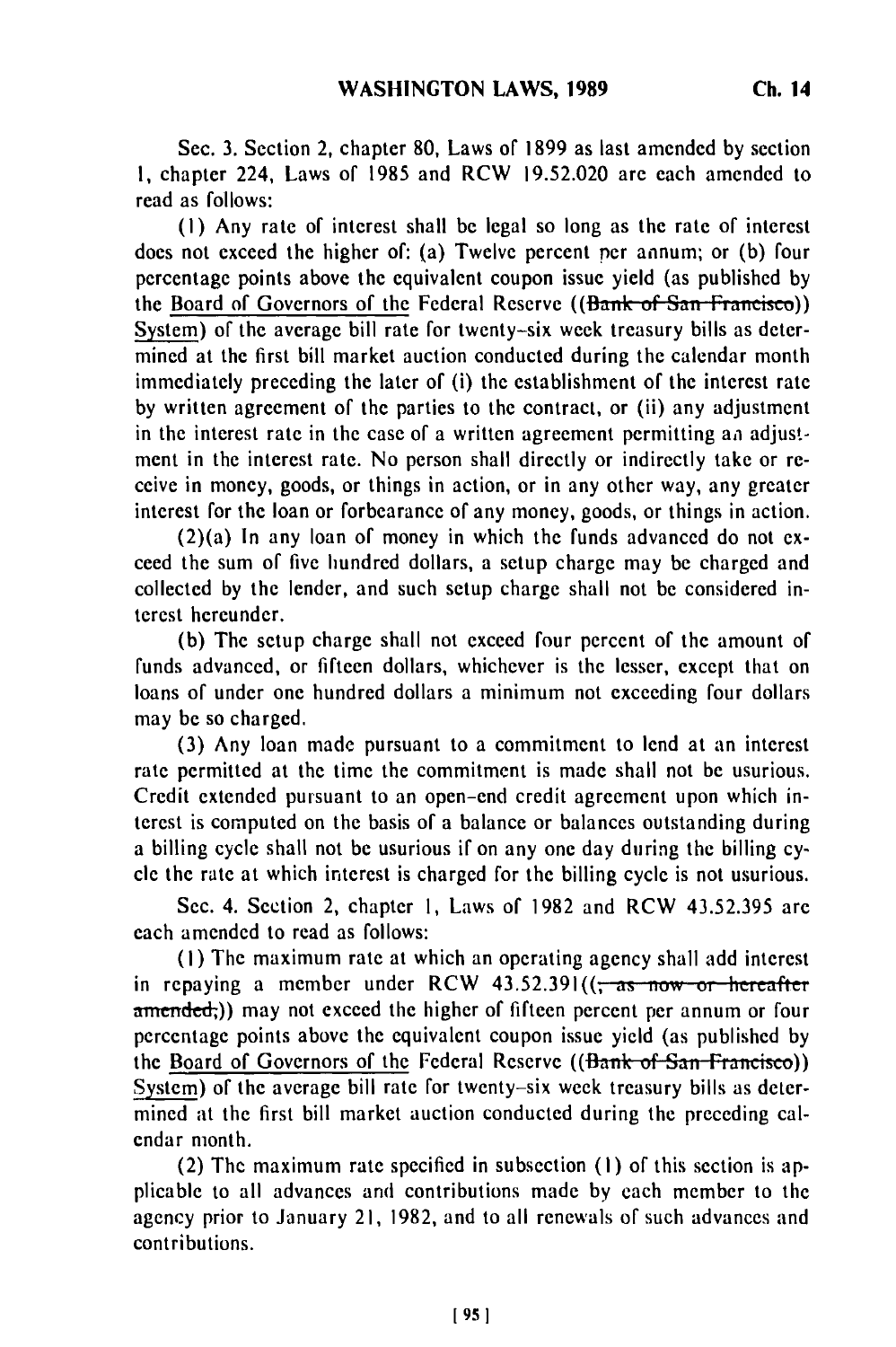Sec. 5. Section 13, chapter 236, Laws of 1963 as last amended by section **1,** chapter 318, Laws of 1987 and RCW 63.14.130 are each amended to read as follows:

The service charge shall be inclusive of all charges incident to investigating and making the retail installment contract or charge agreement and for the privilege of making the installment payments thereunder and no other fee, expense or charge whatsoever shall be taken, received, reserved or contracted therefor from the buyer.

(I) Except as provided in subsection (2) of this section, the service charge, in a retail installment contract, shall not exceed the highest of the following:

(a) A rate on outstanding unpaid balances which exceeds six percentage points above the average, rounded to the nearest one-quarter of one percent, of the equivalent coupon issue yields (as published by the Board of Governors of the Federal Reserve ((Bank of San Francisco)) System) of the bill rates for twenty-six week treasury bills for the last market auctions conducted during February, May, August, and November of the year prior to the year in which the retail installment contract is executed; or

(b) Ten dollars.

(2) The service charge in a retail installment contract for the purchase of a motor vehicle shall not exceed the highest of the following:

(a) A rate on outstanding unpaid balances which exceeds six percentage points above the average, rounded to the nearest one-quarter of one percent, of the equivalent coupon issue yield (as published by the Board of Governors of the Federal Reserve ((Bank of San Francisco)) System) of the bill rate for twenty-six week treasury bills for the last market auction conducted during February, May, August, or November, as the case may be, prior to the quarter in which the retail installment contract for purchase of the motor vehicle is executed; or

**(b)** Ten dollars.

As used in this subsection, "motor vehicle" means every device capable of being moved upon a public highway and in, upon, or by which any person or property is or may be transported or drawn upon a public highway, except for devices moved by human or animal power or used exclusively upon stationary rails or tracks.

**(3)** The service charge in a retail charge agreement, revolving charge agreement, lender credit card agreement, or charge agreement, shall not exceed one and one-half percent per month on the outstanding unpaid balances. If the service charge so computed is less than one dollar for any month, then one dollar may be charged.

(4) A service charge may be compated on the median amount within a range which does not exceed ten dollars and which is a part of a published schedule of consecutive ranges applied to an outstanding balance, provided

Ł.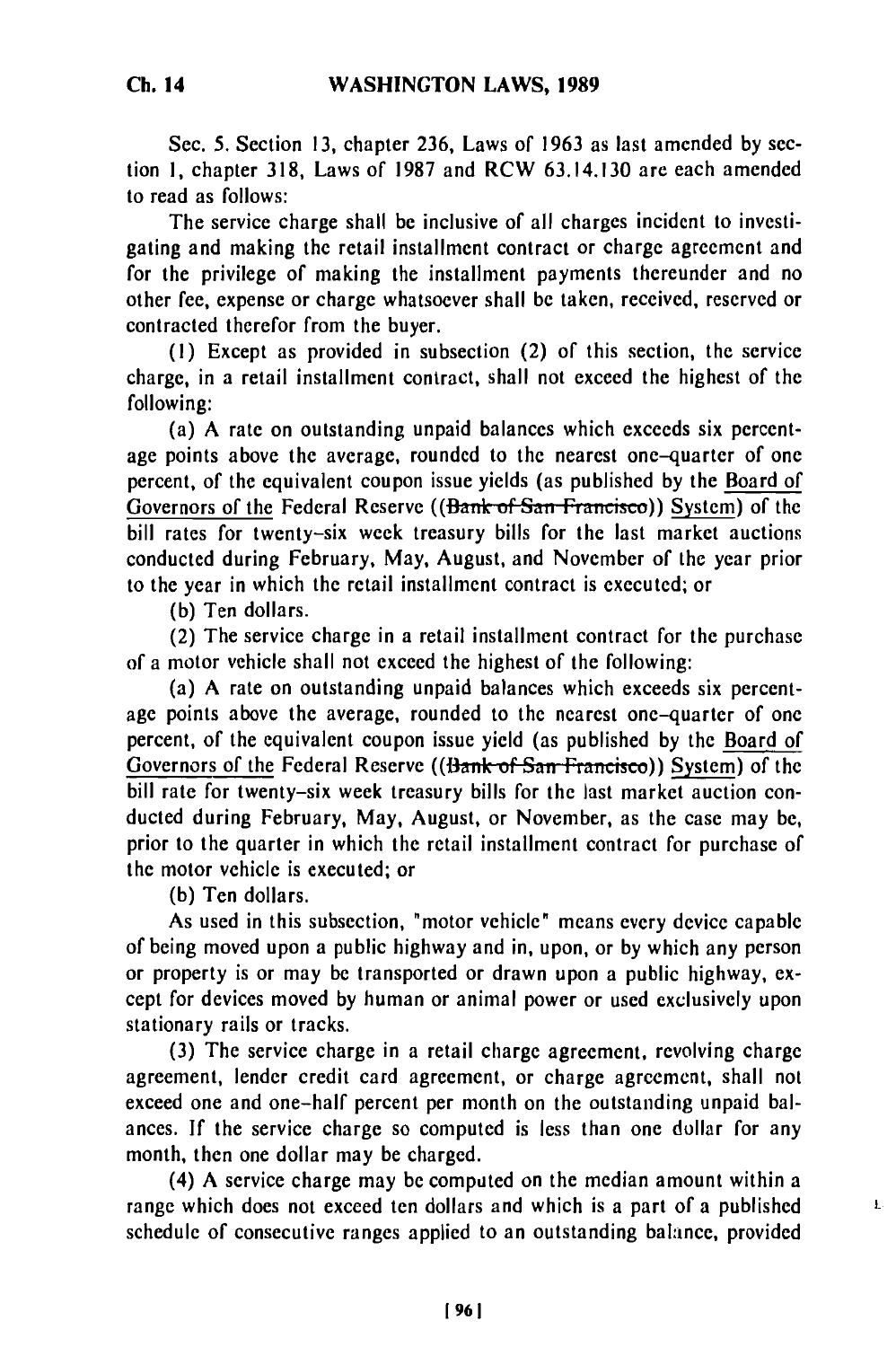the median amount is used in computing the service charge for all balances within such range.

Sec. 6. Section 84.69.100, chapter 15, Laws of 1961 as last amended by section 1, chapter 319, Laws of 1987 and RCW 84.69.100 are each amended to read as follows:

Refunds of taxes made pursuant to RCW 84.69.010 through 84.69.090 shall include interest from the date of collection of the portion refundable or from the date of claim for refund, whichever is later: PROVIDED, That refunds on a state, county, or district wide basis shall not commence to accrue interest until six months following the date of the final order of the court. No written protest by individual taxpayers need to be filed to receive a refund on a state, county, or district wide basis. The rate of interest shall be the equivalent coupon issue yield (as published by the Board of Governors of the Federal Reserve ((Bank of San Francisco)) System) of the average bill rate for twenty-six week treasury bills as determined at the first bill market auction conducted after June 30th of the calendar year preceding the date the taxes were paid or the claim for refund is filed, whichever is later. The department of revenue shall adopt this rate of interest **by** rule.

Sec. **7.** Section **7,** chapter 80, Laws of 1899 as amended by section 5, chapter **23,** Laws of 1967 ex. sess. and RCW 19.52.030 are each amended to read as follows:

**(I) If** a greater rate of interest than is allowed by statute shall be contracted for or received or reserved, the contract shall be usurious, but shall not, therefore, be void. **If** in any action on such contract proof be made that greater rate of interest has been directly or indirectly contracted for or taken or reserved, the creditor shall only be entitled to the principal, less the amount of interest accruing thereon at the rate contracted for; and if interest shall have been paid, the creditor shall only be entitled to the principal less twice the amount of the interest paid, and less the amount of all accrued and unpaid interest; and the debtor shall be entitled to costs and reasonable attorneys' fees plus the amount **by** which the amount ((he)) the **debtor** has paid under the contract exceeds the amount to which the creditor is entitled: PROVIDED, That the debtor may not commence an action on the contract to apply the provisions of this section if a loan or forbearance is made to a corporation engaged in a trade or business for the purposes of carrying on said trade or business unless there is also, in connection with such loan or forbearance, the creation of liability on the part of a natural person or ((his)) that person's property for an amount in excess of the principal plus interest allowed pursuant to RCW 19.52.020. The reduction in principal shall be applied to diminish pro rata each future installment of principal payable under the terms of the contract.

(2) The acts and dealings of an agent in loaning money shall bind the principal, and in all cases where there is usurious interest contracted for **by** the transaction of any agent the principal shall be held thereby to the same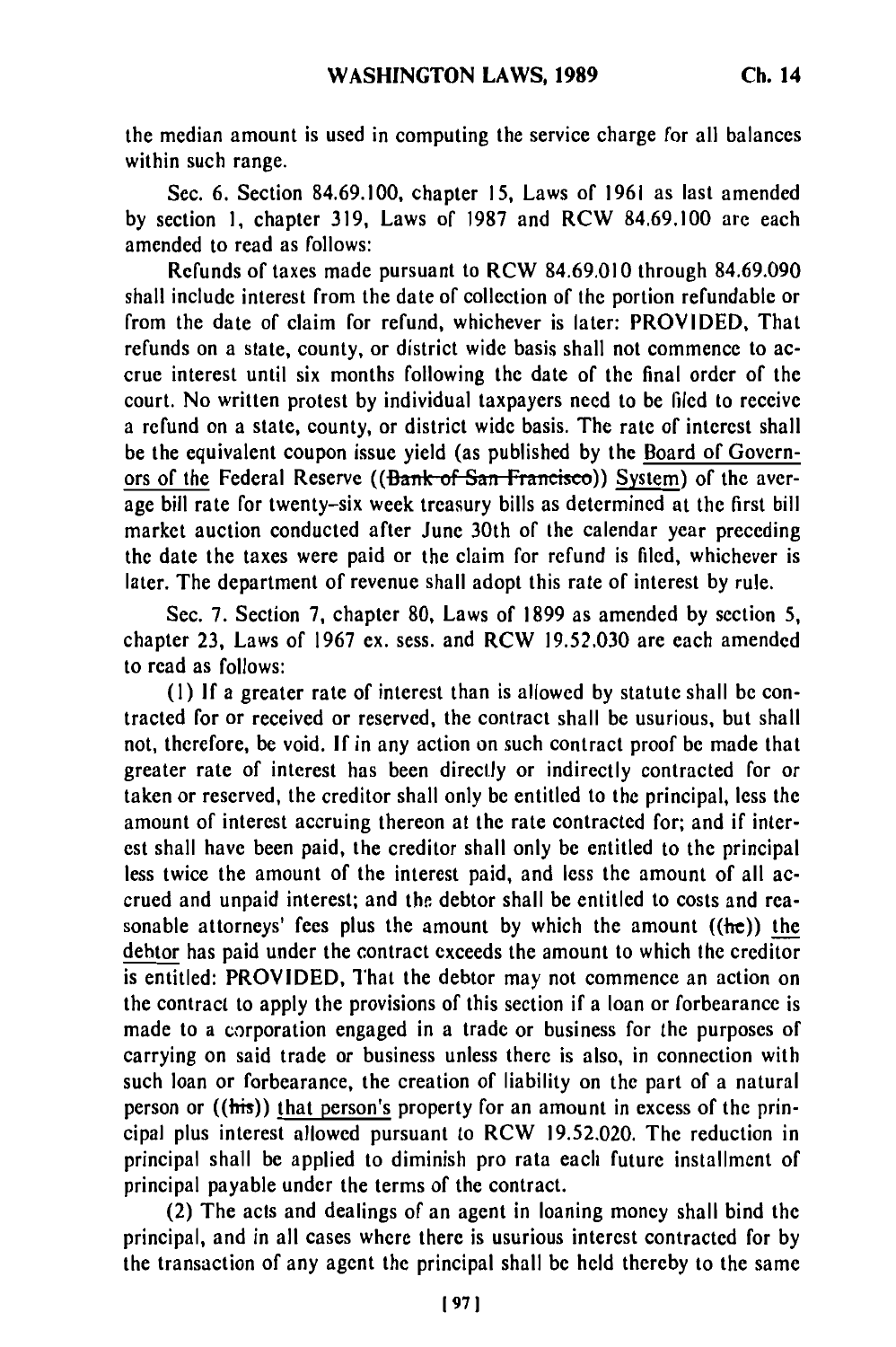extent as though ((he)) the principal had acted in person. ( $(And)$ ) Where the same person acts as agent of the borrower and lender,  $((he))$  that person shall be deemed the agent of the lender for the purposes of this  $((act))$ chapter. **If** the agent of both the borrower and lender, or of the lender only, transacts a usurious loan for a commission or fee, such agent shall be liable to  $((his))$  the principal for the amount of the commission or fee received or reserved by the agent, and liable to the lender for the loss suffered by the lender as a result of the application of this  $((act))$  chapter.

Sec. 8. Section 12, chapter 234, Laws of 1967 as amended by section 4, chapter 47, Laws of 1972 ex. sess. and RCW 63.14.154 are each amended to read as follows:

**(1)** In addition to any other rights he may have, the buyer shall have the right to cancel a retail installment transaction for other than the seller's breach by sending notice of such cancellation to the seller at his place of business as set forth in the contract or charge agreement by certified mail, return receipt requested, which shall be posted not later than midnight of the third day (excluding Sundays and holidays) following the date the buyer signs the contract or charge agreement:

(a) If the retail installment transaction was entered into by the buyer and solicited in person by the seller or his representative at a place other than the seller's address, which may be his main or branch office, shown on the contract; and

**(b)** If the buyer returns goods received or makes them available to the seller as provided in clause (b) of subsection (2) of this section.

**(((c) By sending notice of such cancellation to the seller at his place of** business as set forth in the contract or charge agreement by certified mail; return receipt requested, which shall be posted not later than midnight of the third day (excluding Sundays and holidays) following the date the buyer signs the contract or charge agreement:))<br>(2) In the event of cancellation pursuant to this section:

(a) The seller shall, without request, refund to the buyer within ten days after such cancellation all deposits, including any down payment, made under the contract or charge agreement and shall return all goods traded in to the seller on account or in contemplation of the contract less any reasonable costs actually incurred in making ready for sale the goods so traded in;

(b) The seller shall be entitled to reclaim and the buyer shall return or make available to the seller at the place of delivery in its original condition any goods received by the buyer under the contract or charge agreement;

(c) The buyer shall incur no additional liability for such cancellation.

Sec. 9. Section 2, chapter **I10,** Laws of 1975 1st ex. sess. and RCW 70.92.110 are each amended to read as follows:

The standards and specifications adopted under this chapter shall, as provided in this section, apply to buildings, structures, or portions thereof used primarily for group  $A-1$  through group  $((H))$  R-1 occupancies, except